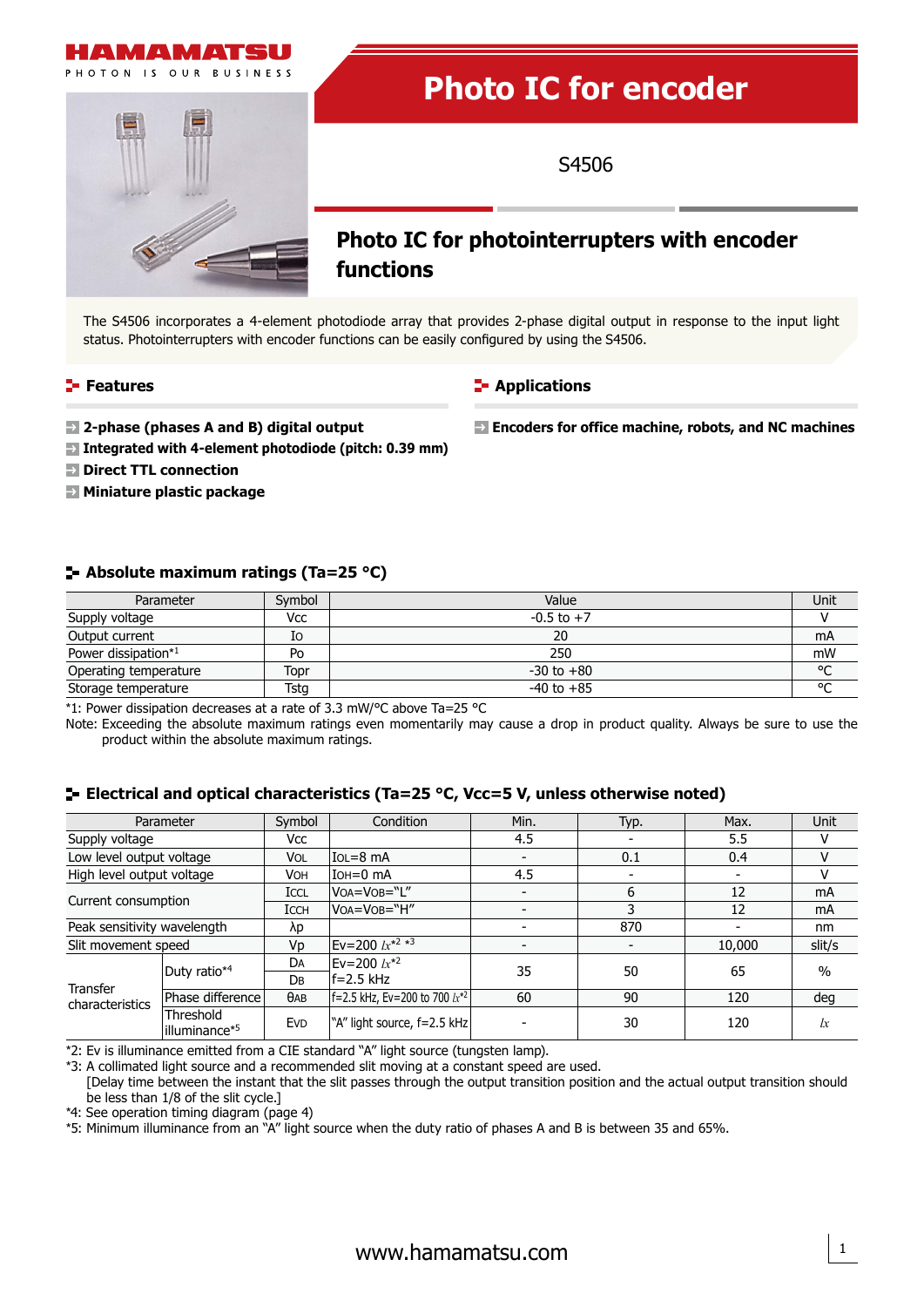## **Block diagram**

Block diagram

The output of the photo IC for encoder is 2-phase digital output (TTL compatible) consisting of phase A and phase B. Phase A (VOA) shows which of PD1 or PD3 is receiving more light, and phase B (VOB) shows which of PD2 or PD4 is receiving more light.



| Input     |           | Output |      |  |
|-----------|-----------|--------|------|--|
|           |           | VOA    | VOB  |  |
| PD1 < PD3 | PD2 > PD4 | Low    | Low  |  |
| PD1 < PD3 | PD2 < PD4 | Low    | High |  |
| PD1 > PD3 | PD2 > PD4 | High   | Low  |  |
| PD1 > PD3 | PD2 < PD4 | High   | High |  |

KPICC0012EE



Light source: Collimated light LED



KPICC0014EC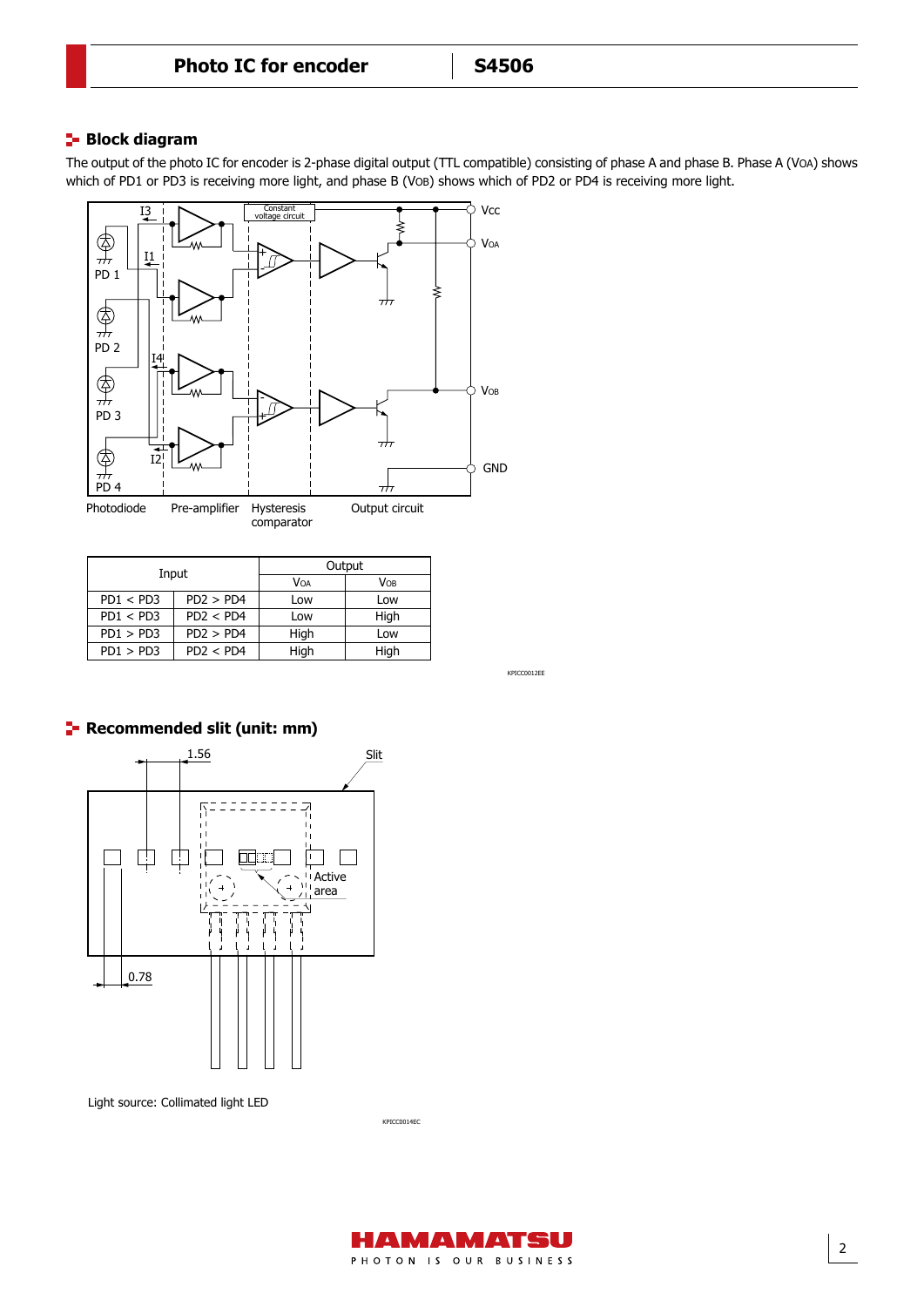## **P**-Operation timing diagram

Outputs VOA and VOB change as shown below when the slit is moved to the right at a constant speed from the position shown on the previous figure (recommended slit).



## **T**- Timing chart



The above figure shows changes in the photodiodes' output current (PD1 to 4) and output voltage (VOA, VOB) when the recommended slit is slowly moved left and right.

If there is no hysteresis, then VOA changes when PD1 = PD3 and VOB changes when PD2=PD4. This product has hysteresis, so in the case of equation (1), VOA transitions from high (indicating PD1 > PD3) to low (indicating PD1 < PD3).

 $PD3 + 0.04 \mu W = PD1$  …… (1)

In the case of equation (2), VOA transitions from low to high.

PD1 + 0.04  $\mu$ W = PD3  $\cdots$  (2)

Note: PD2 and PD4 have the same relationship.

Doing so causes an output transition difference θd between when the slit moves to the right and when it moves to the left. When the slit moves slowly, θd is expressed with equation (3), in which one cycle of the slit is 360˚.

 $\theta$ d = 0.04 μW/Pmax × π/2 [rad]  $\cdots$  (3)

Pmax: Maximum power incident to the photodiode

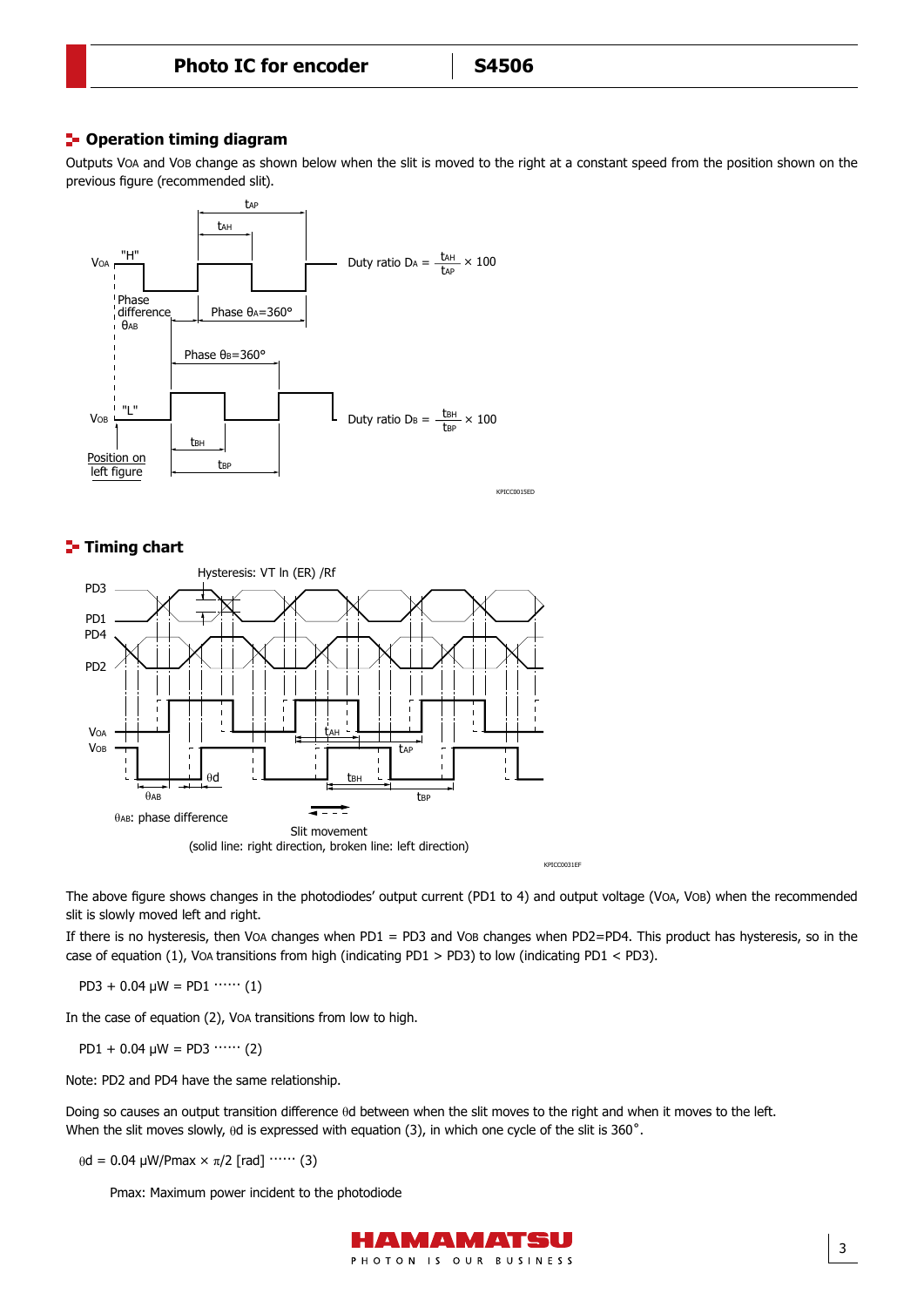

### **P** Dimensional outline (unit: mm)

## **P** Details of photodiodes (unit: mm)



HAMAMATSU PHOTON IS OUR BUSINESS

4